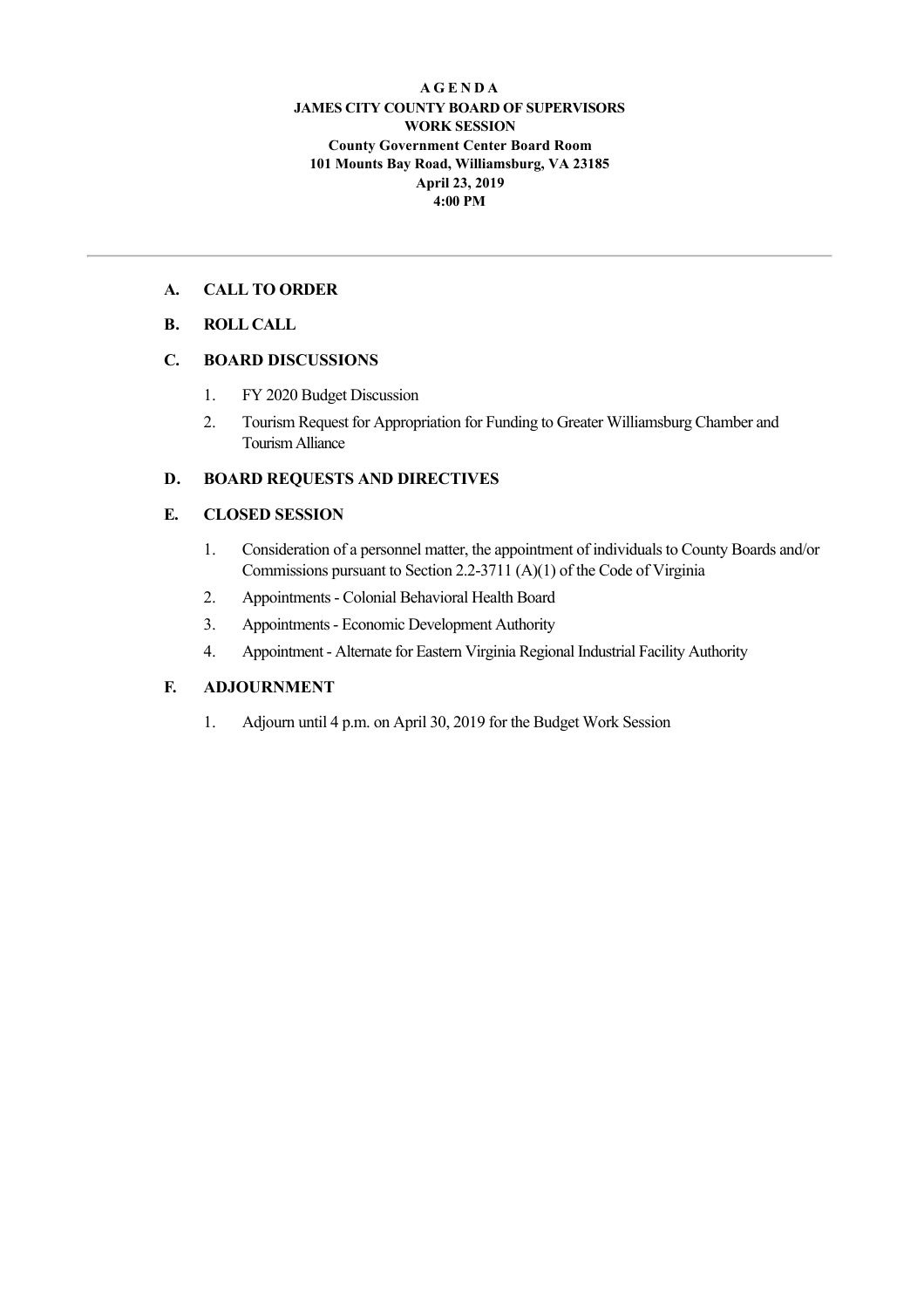DATE: 4/23/2019 TO: The Board of Supervisors FROM: Scott A. Stevens, County Administrator SUBJECT: FY 2020 Budget Discussion

#### **REVIEWERS:**

| Department             | Reviewer        | Action   | Date                          |
|------------------------|-----------------|----------|-------------------------------|
| <b>Board Secretary</b> | Fellows, Teresa | Approved | $4/16/2019 - 4:19 \text{ PM}$ |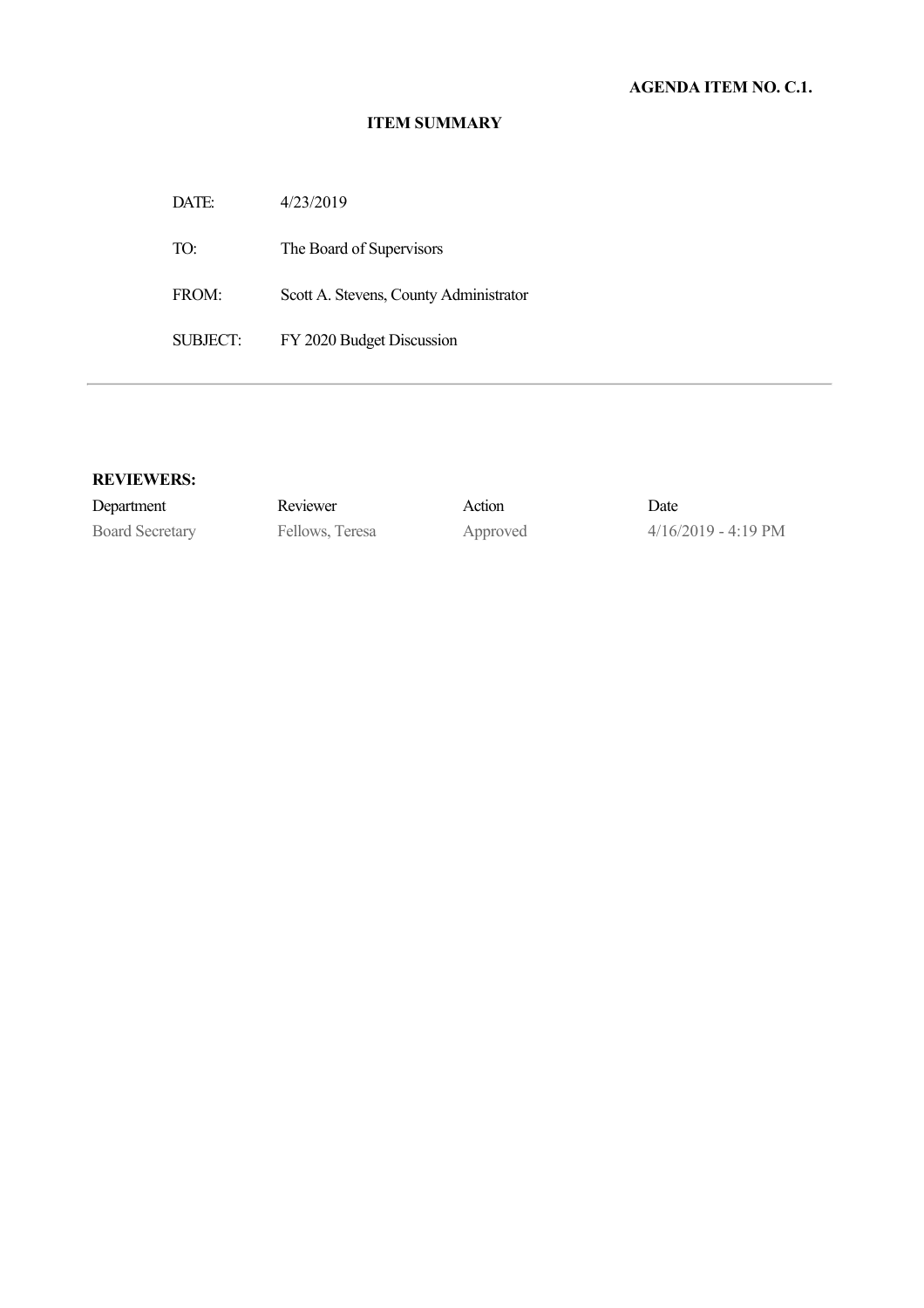# **AGENDA ITEM NO. C.2.**

#### **ITEM SUMMARY**

| DATE:    | 4/23/2019                                                                                             |
|----------|-------------------------------------------------------------------------------------------------------|
| TO:      | The Board of Supervisors                                                                              |
| FROM:    | Scott A. Stevens, County Administrator                                                                |
| SUBJECT: | Tourism Request for Appropriation for Funding to Greater Williamsburg Chamber and<br>Tourism Alliance |

| <b>ATTACHMENTS:</b>    |                          |                 |          |      |                       |  |
|------------------------|--------------------------|-----------------|----------|------|-----------------------|--|
|                        | Description              |                 |          | Type |                       |  |
| D                      | Resolution<br>Resolution |                 |          |      |                       |  |
| <b>REVIEWERS:</b>      |                          |                 |          |      |                       |  |
| Department             |                          | Reviewer        | Action   |      | Date                  |  |
| <b>Board Secretary</b> |                          | Fellows, Teresa | Approved |      | $4/22/2019 - 6:05$ PM |  |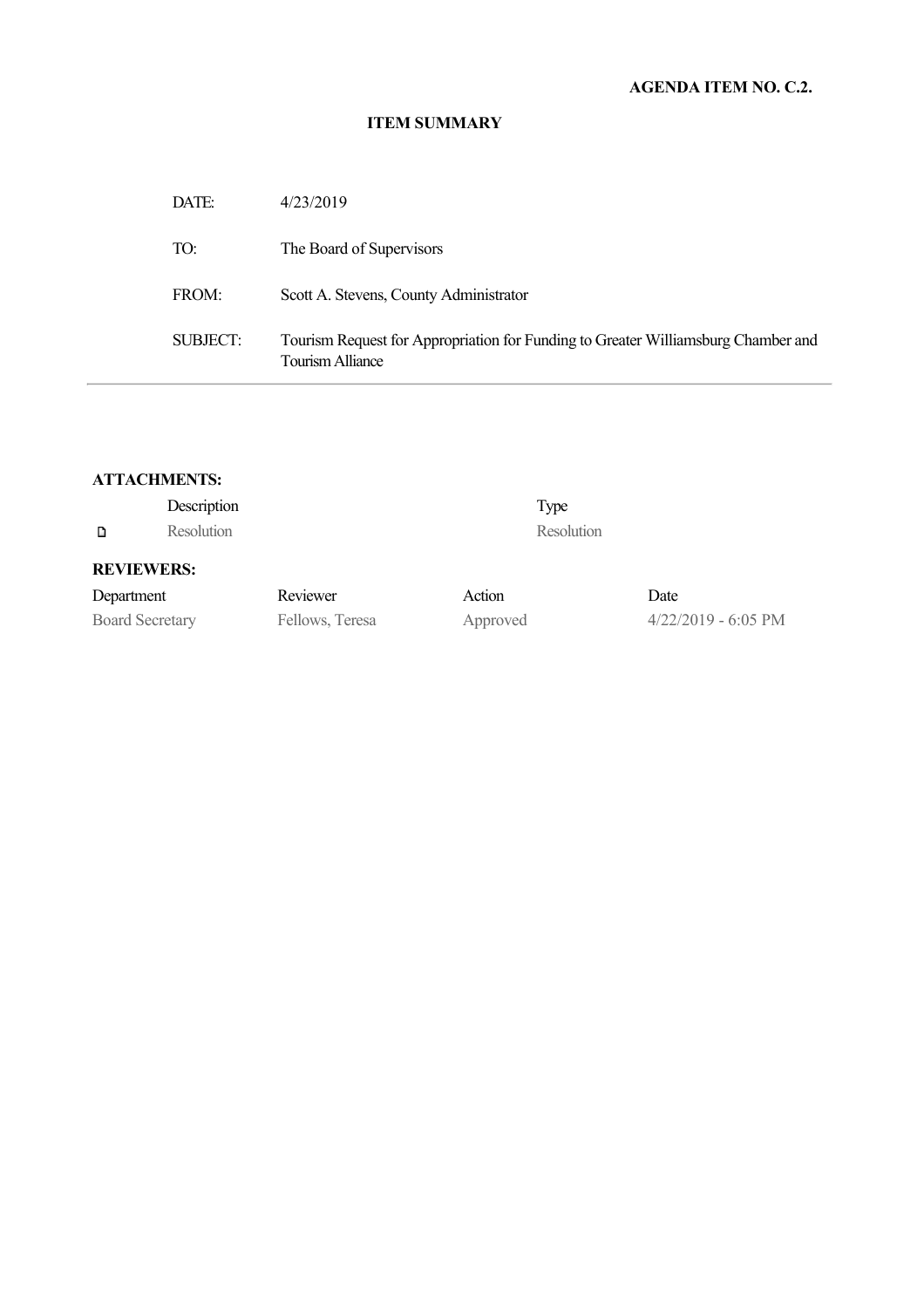### **RESOLUTION**

#### TOURISM REQUEST FOR APPROPRIATION FOR FUNDING TO

#### GREATER WILLIAMSBURG CHAMBER AND TOURISM ALLIANCE

- WHEREAS, the Tourism Fund's adopted budget for fiscal year 2019 included a restricted appropriation of \$740,000 to the Greater Williamsburg Chamber and Tourism Alliance (GWCTA) on a reimbursement basis for County approved capital projects; and
- WHEREAS, in November 2018, of the \$740,000 appropriation, the GWCTA requested and the County made a \$400,000 unrestricted payment to the GWTCA from the Tourism Fund's contingency; and
- WHEREAS, in January 2019, the GWCTA requested the remaining \$340,000 appropriation as unrestricted; and
- WHEREAS, in order to render an unrestricted payment of \$340,000 to the GWTCA and continue with the capital projects in the original budget that would no longer be reimbursed by the GWCTA from the restricted appropriation on a reimbursement basis, an additional appropriation is necessary; and
- WHEREAS, the Tourism Fund has sufficient fund balance available for the additional appropriation.
- NOW, THEREFORE, BE IT RESOLVED that the Board of Supervisors of James City County, Virginia, hereby authorizes the following additional appropriation to the Tourism Fund:

| Revenue:<br><b>Fund Balance</b>                                   | \$340,000 |
|-------------------------------------------------------------------|-----------|
| Expenditure:<br>Greater Williamsburg Chamber and Tourism Alliance | \$340,000 |

|                           | James O. Icenhour, Jr.<br>Chairman, Board of Supervisors |              |             |
|---------------------------|----------------------------------------------------------|--------------|-------------|
|                           |                                                          | <b>VOTES</b> |             |
| ATTEST:                   |                                                          | AYE          | NAY ABSTAIN |
|                           | <b>HIPPLE</b>                                            |              |             |
|                           | <b>LARSON</b><br><b>SADLER</b>                           |              |             |
| Teresa J. Fellows         | <b>MCGLENNON</b>                                         |              |             |
| Deputy Clerk to the Board | <b>ICENHOUR</b>                                          |              |             |

Adopted by the Board of Supervisors of James City County, Virginia, this 23rd day of April, 2019.

TourismFundReq-res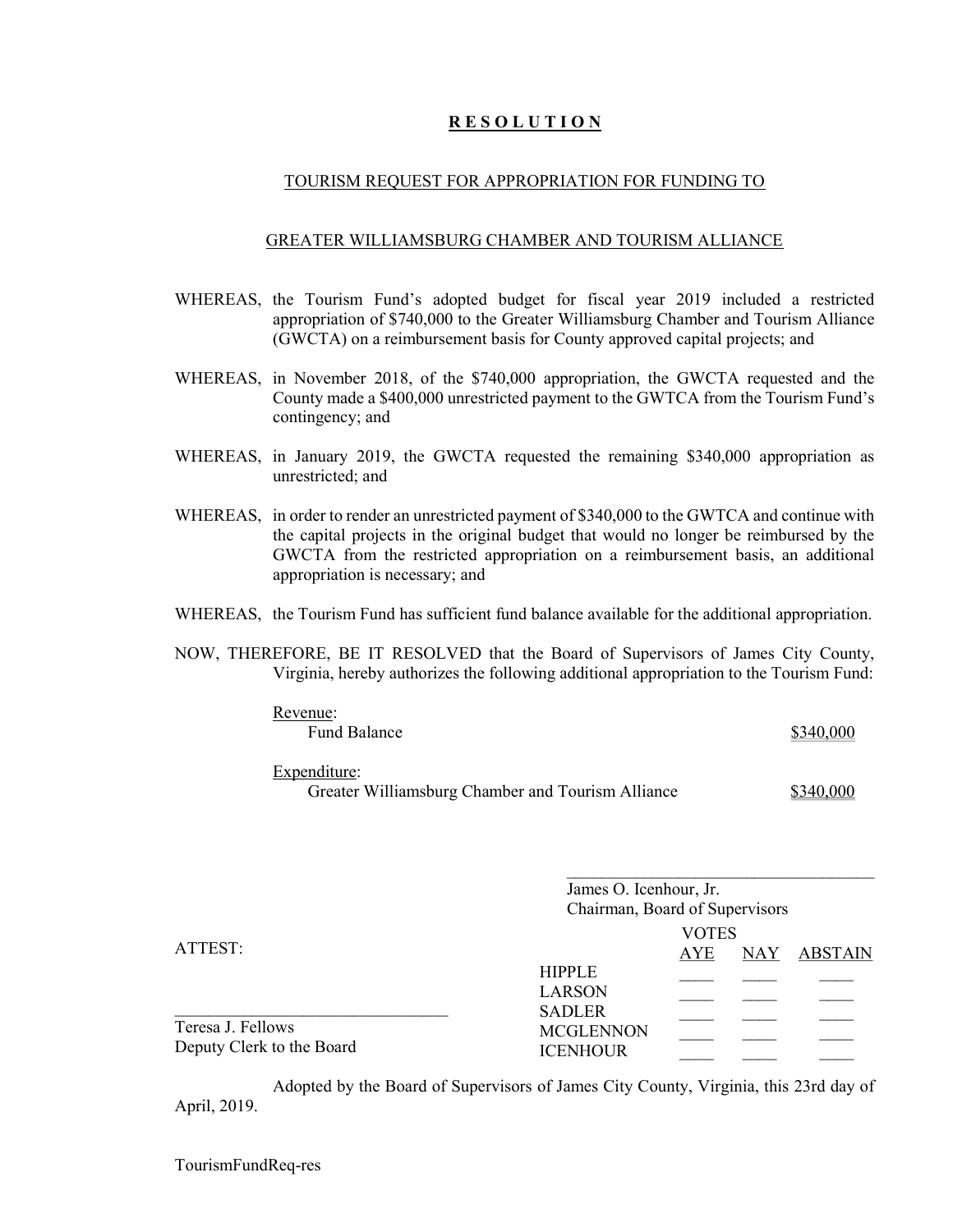| DATE:    | 4/23/2019                                                                                                                                                              |
|----------|------------------------------------------------------------------------------------------------------------------------------------------------------------------------|
| TO:      | The Board of Supervisors                                                                                                                                               |
| FROM:    | Teresa J. Fellows, Deputy Clerk                                                                                                                                        |
| SUBJECT: | Consideration of a personnel matter, the appointment of individuals to County Boards<br>and/or Commissions pursuant to Section 2.2-3711 (A)(1) of the Code of Virginia |

### **REVIEWERS:**

| Department             | Reviewer        | Action   | Date                  |
|------------------------|-----------------|----------|-----------------------|
| <b>Board Secretary</b> | Fellows, Teresa | Approved | $4/22/2019 - 9:06$ AM |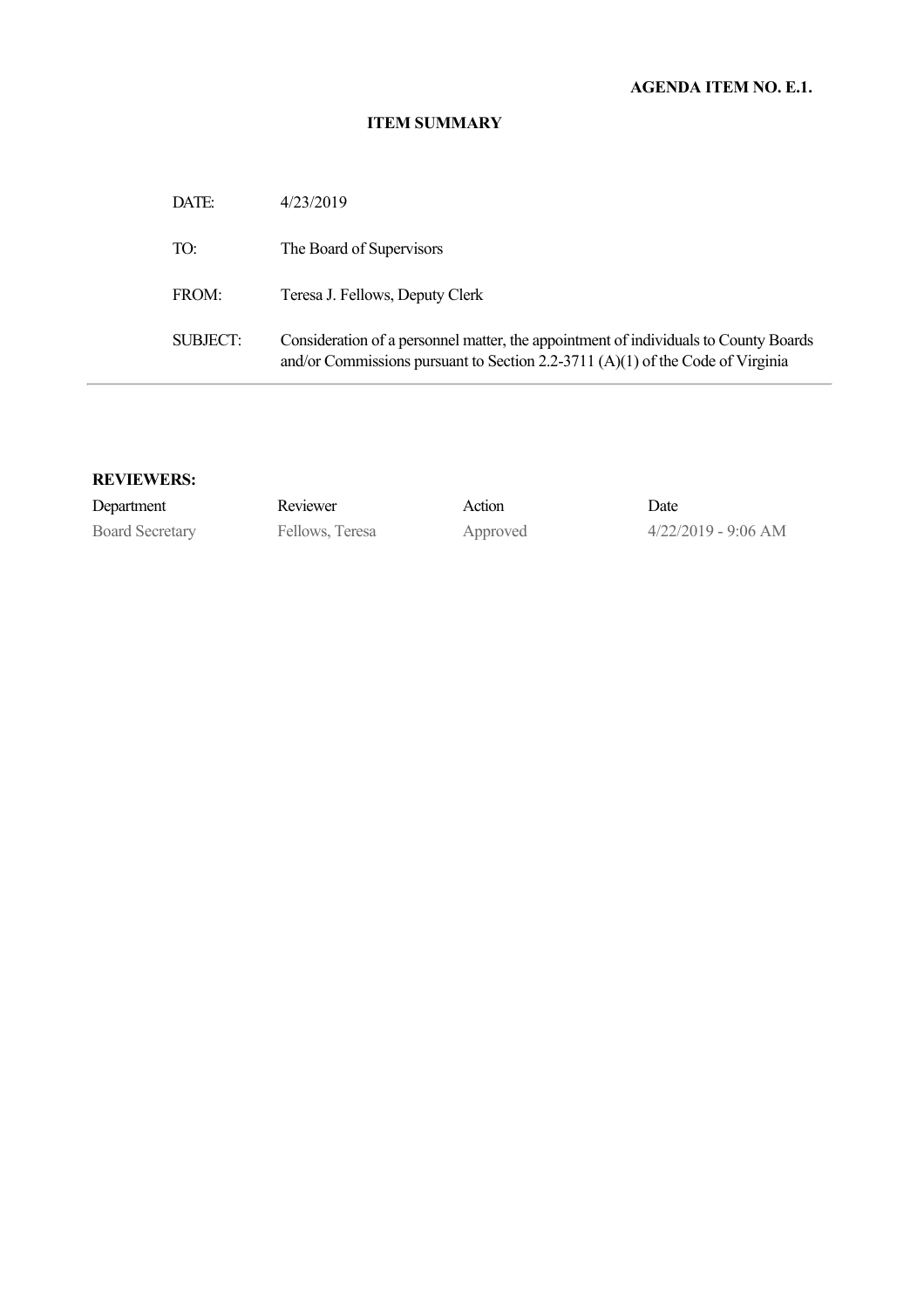| DATE:    | 4/23/2019                                       |
|----------|-------------------------------------------------|
| TO:      | The Board of Supervisors                        |
| FROM:    | Rebecca Vinroot, Director of Social Services    |
| SUBJECT: | Appointments - Colonial Behavioral Health Board |

# **ATTACHMENTS:**

Description Type

# **REVIEWERS:**

Department Reviewer Action Date

Board Secretary Fellows, Teresa Approved 4/22/2019 - 9:07 AM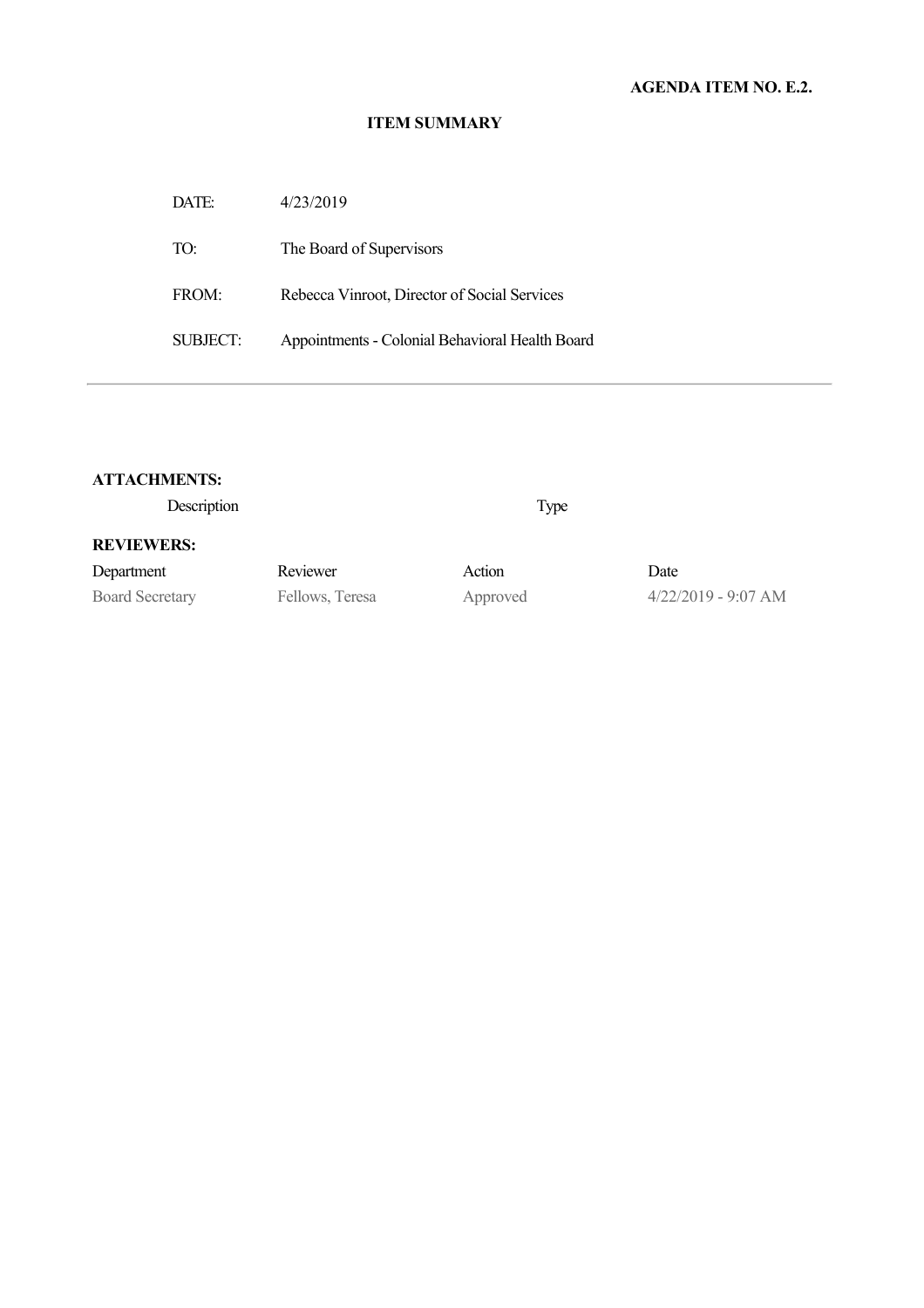| DATE:    | 4/23/2019                                     |
|----------|-----------------------------------------------|
| TO:      | The Board of Supervisors                      |
| FROM:    | Teresa J. Fellows, Deputy Clerk               |
| SUBJECT: | Appointments - Economic Development Authority |

# **ATTACHMENTS:**

Description Type

# **REVIEWERS:**

Department Reviewer Action Date

Board Secretary Fellows, Teresa Approved 4/22/2019 - 9:34 AM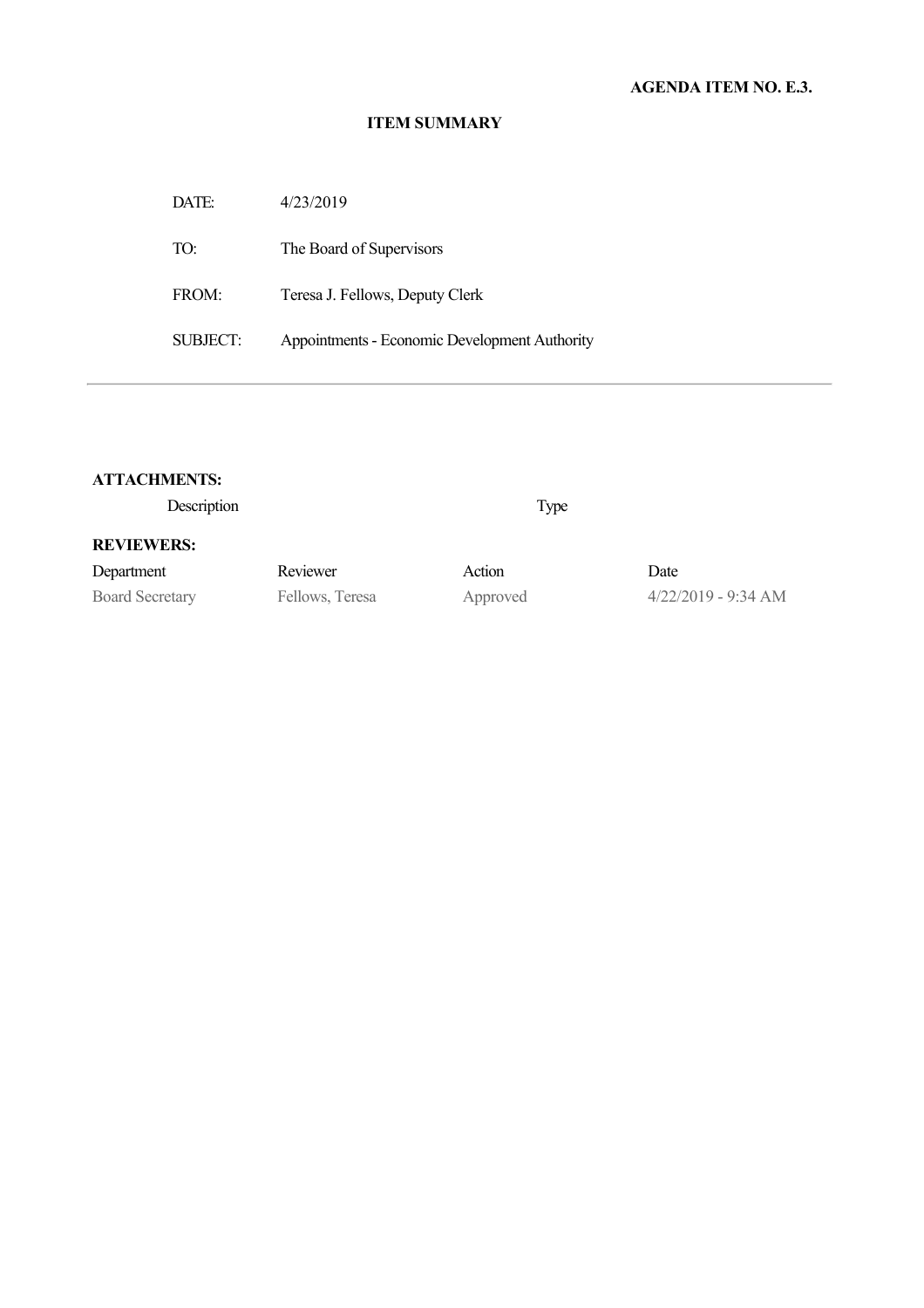| DATE:           | 4/23/2019                                                                           |
|-----------------|-------------------------------------------------------------------------------------|
| TO:             | The Board of Supervisors                                                            |
| FROM:           | Teresa J. Fellows, Deputy Clerk                                                     |
| <b>SUBJECT:</b> | Appointment - Alternate for Eastern Virginia Regional Industrial Facility Authority |
|                 |                                                                                     |

# **ATTACHMENTS:**

Description Type

# **REVIEWERS:**

Department Reviewer Action Date Board Secretary Fellows, Teresa Approved 4/22/2019 - 9:21 AM